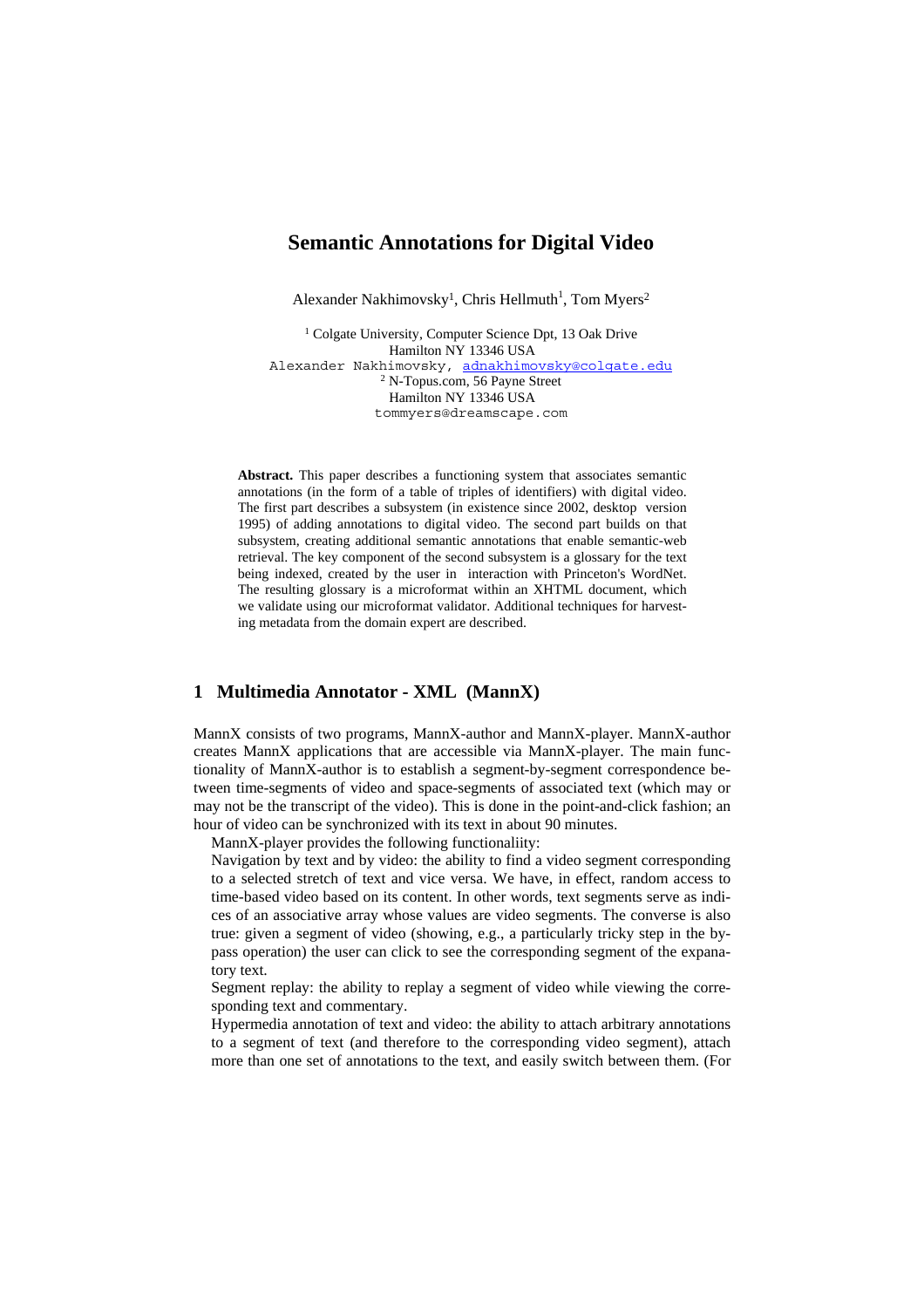instance, in language-learning contexts one may want to have grammatical, lexical, stylistic and cultural commentaries.) The reason we can have multiple annotations is that we do NOT attach them directly to the video file, as in MPEG 7, but via a text file with matching segments.

 Dictionary lookup: typically, a MannX application has a glossary (bilingual or monolingual) of associated terms. The glossary can be associated with a single application or a group of applications that together form a course or a manual. This functionality is relatively straightfoward, but the glossary is an important component of the system of semantic annotations described in this paper.

The screenshot below shows a typical MannX screen with four frames: a video recording of a lecture; its transcript; an English-Pashto glossary (Pashto is one of two official languages of Afghanistan); and a commentary that in this case consists of translations of transcript segments into Pashto and slides accompanying the lecture.



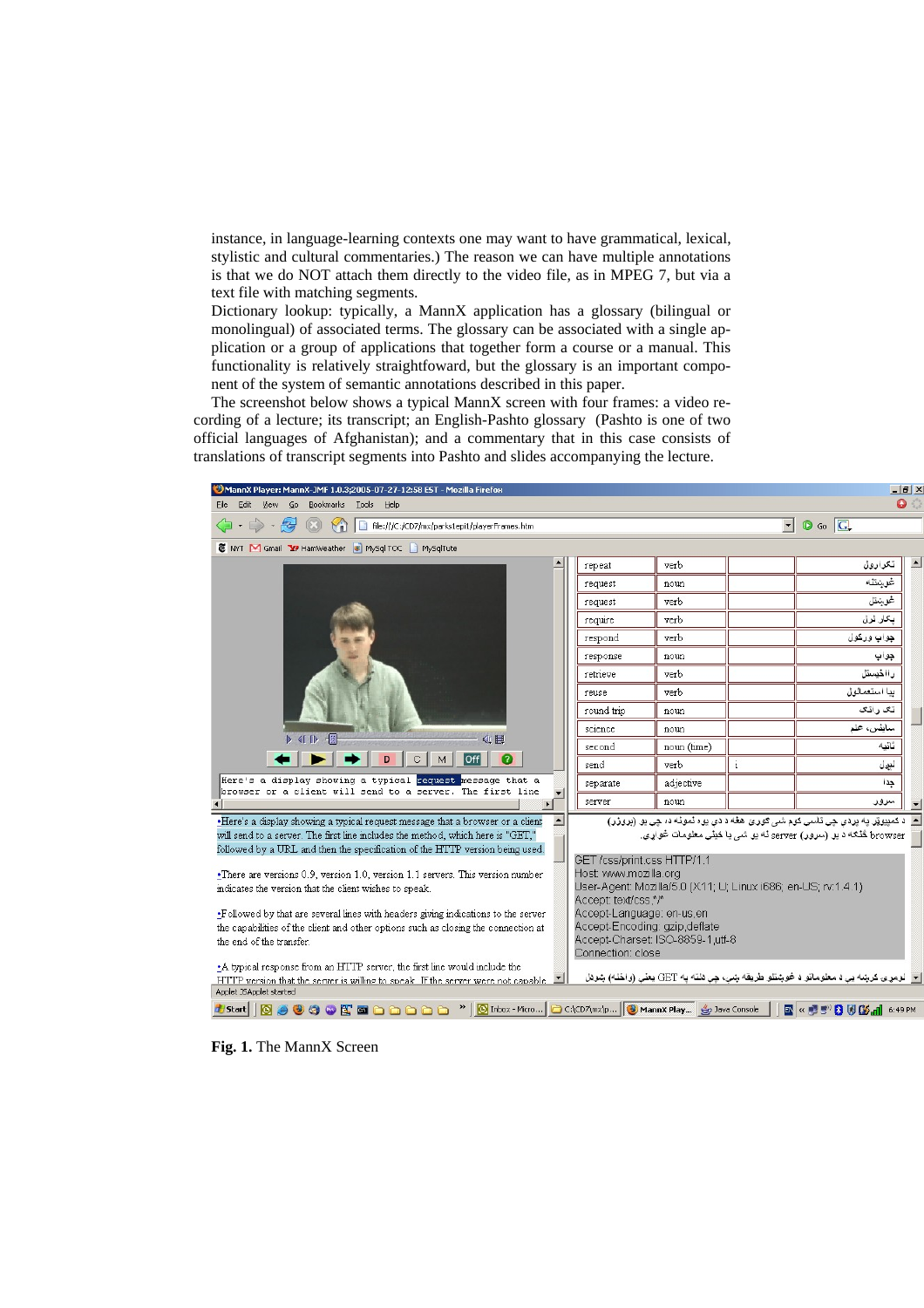The first version of MannX (Nakhimovsky, 1997) was a desktop application for Windows and Mac OS, written in C++, in which text segments were indicated by byte offsets, and adding functionality was difficult. The current version (Nakhimovsky and Myers, 2003) is written in Java, JavaScript and XSLT, so text segments and glossary entries are indicated by XHTML "microformats" (see, e.g., Dubinko 2005), and the system is open to the entire array of XML and Semantic Web technologies, including those that move effortlessly between sets of triples and RDF, RDFS and OWL. We test on Red Hat Linux, Windows XP and OSX. In this paper we describe an extension of the MannX system that adds knowledge-based indexing and retrieval of digital video and associated text, using an enriched glossary and a database of triples that represent semantic relations between items in the glossary and the text.

## **2 Microformats and Validation**

In this section we present and illustrate with examples the new or revised components of the MannX system. They include:

Glossary, revised as an XHTML microformat ntGloss;

 Triples table, also a microformat ntTriples. We use the prefix nt, as in ntopus.com, as a lightweight substitute for a namespace.

 XhtmlDecoder, a general JavaScript class for building and validating microformat objects. Both ntGloss and ntTriples are subclasses of XhtmlDecoder. (See Nakhimovsky and Myers 1998 for OOP in JavaScript.)

 The alpha.html utility for building glossaries from text. It has been greatly revised from the earlier version to include semantic information retrieved from WordNet (http://wordnet.princeton.edu/perl/webwn).

The code sample below shows the ntGloss and ntTriples microformats:

```
<table id="glossTable" class="ntGloss"> 
<tr id="sound_n1" class="ntDef"> 
   <td class="ntTerm">sound</td><!-- the lemma of the entry--> 
   <td class="ntPos">noun</td> <!-- Part of Speech --> 
                                    <td class="ntDesc"> <!-- description of meaning--> 
     the particular auditory effect produced by a given cause 
  \langle t \, d \rangle <td class="ntExList"><!-- List of examples --> 
       <span class="ntEx">the sound of rain on the roof</span> 
        <span class="ntEx">the beautiful sound of music 
        </span></td> 
   <td class="ntPatList"> 
     <span class="ntPat">sound</span> 
  \langle t \, d \rangle</tr></table>
<table id="triplesTable" class="ntTriples"> 
  <tr class="ntRel"> 
      <td class="ntRelX">sound_n1</td> 
      <td class="ntRelR">subClass</td> 
      <td class="ntRelY">perception_n3</td> 
   </tr></table>
```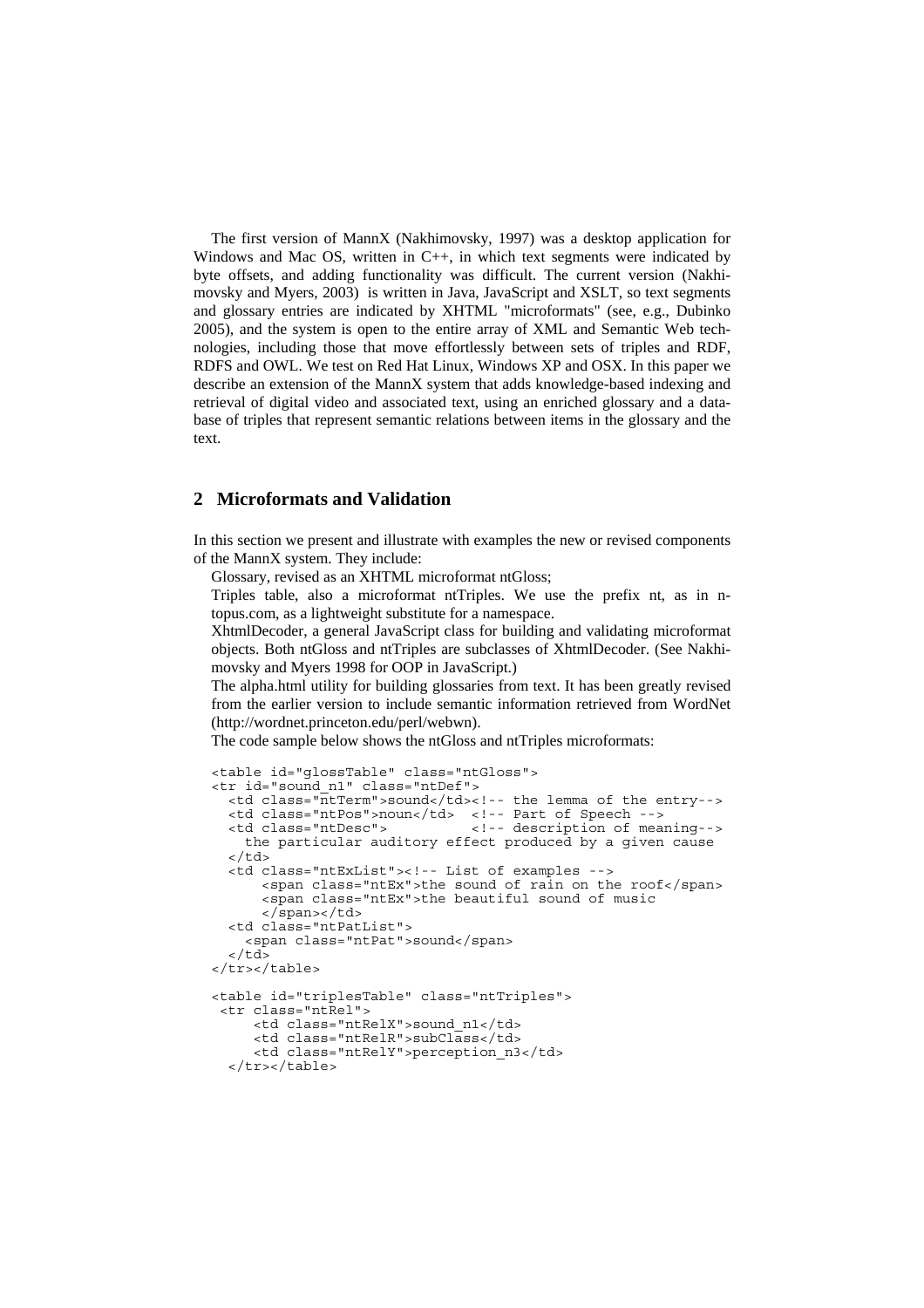Our microformat implementation depends on using CSS class attributes which are also the names of JavaScript classes. A microformat structure is defined by a JavaScript object (associative array), which serves the function of a DTD or a grammar. Consider the definitions below:

```
var ntGlossParts = {ntGloss:{ntDef:"*"}, 
ntDef:{ntTerm:1,ntPos:1,ntDesc:1,ntExList:"?",ntPatList:"?"}, 
           ntTerm: { },
 ntPos:{}, 
ntDesc:\{\},
 ntExList:{ntEx:"*"}, 
 ntPatList:{ntPat:"*"}, 
ntEx: \{\},
ntPat: { }
} 
var ntTriplesParts = {ntTriples:{ntRel:"*"}, 
ntRel: {ntRelX:1, ntRelR:1, ntRelY:1},
ntRelX:\{\},
ntRelR:{},
ntRelY:{}
}; 
BuildDecoderClassesFor(ntGlossParts); 
BuildDecoderClassesFor(ntTriplesParts);
```
These are reasonably readable: for instance, ntGloss consists of 0 or more ntDef's, where an ntDef consists of a term, Part of Speech, description, an optional list of examples, and an optional list of Regular Expression patterns to match when looking for instances of this term in the text. (In the example, the list of patterns consists of just the literal identical to the term.) The function BuildDecoderClassesFor() uses the class definitions to build subclasses of XhtmlDecoder that conform to those definitions. Being a subclass of XhtmlDecoder is good because you can use the builder() method of that class to create an object of the specific subclass from XHTML data, and to validate it in the process. If the data does not conform to the microformat, an exception will be thrown:

```
function doIt(x) {
   try{ 
    builder(top.document.getElementById(x),ntTriplesParts);
  \}catch(ex)\{alert("ERROR in building "+x+"; "+ex);
}
```
The builder() method recursively traverses the DOM subtree specified by the first argument, and checks all its elements against the class definition provided by the second element. The code of XhtmlDecoder (close to 200 lines without comments) forms a self-standing module that can be used in many microformat applications, providing the benefit of validation, providing the benefits of validation, standardized data access and some automatic processing. For example, the first ntDef definition within an ntGloss object can be accessed within an ntGloss method as

```
 this.xdParts.ntDef[0]
```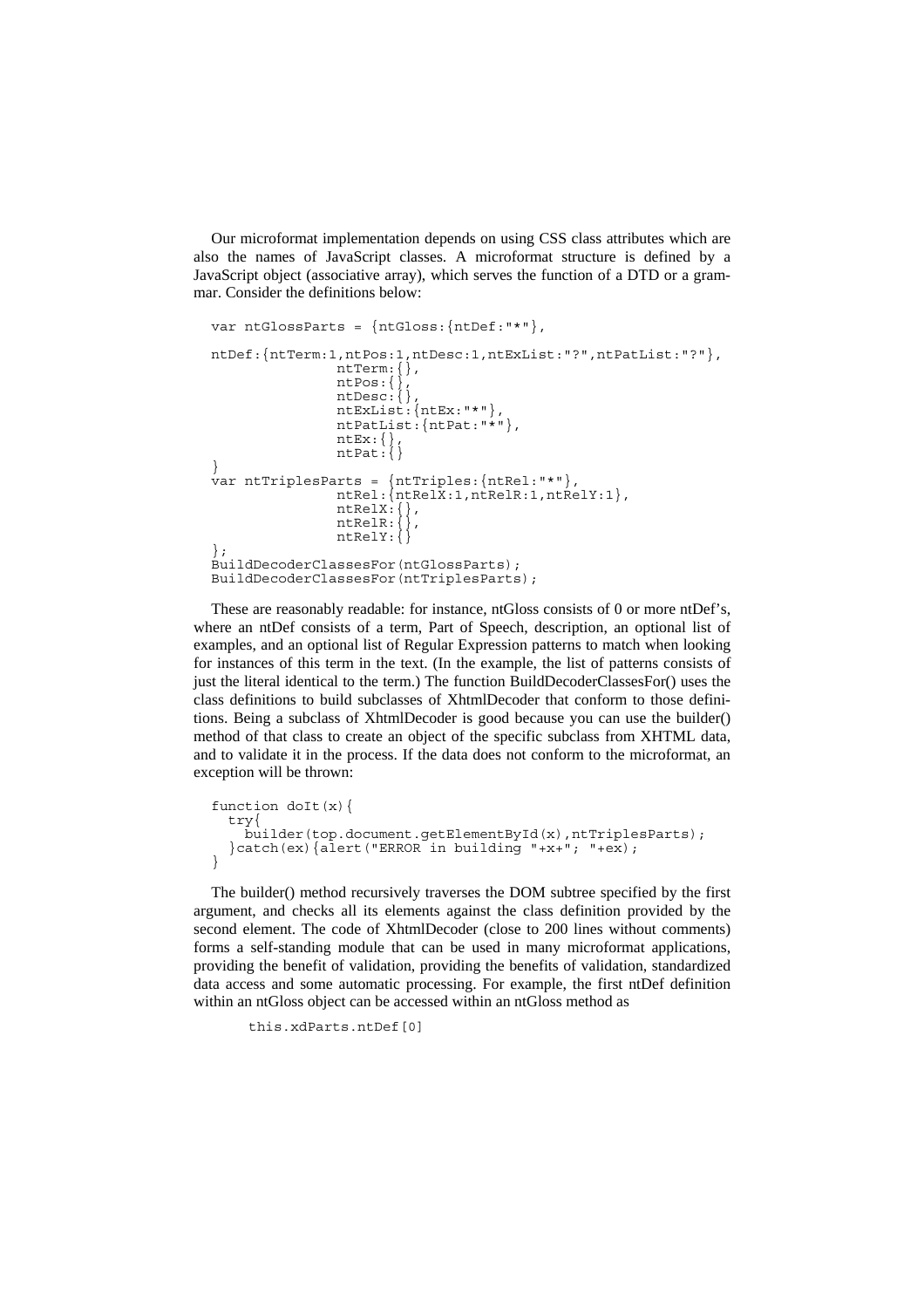This is because each non-leaf class is constructed with an xdParts object which contains its part-objects, as well as a reference to the XHTML DOM element from which each object came; in this case

this.xdParts.ntDef[0].xdDomElement

If we provide an "onclick" method for the ntDef class in Javascript, then the glossary initialization will automatically pass that onclick to each XHTML element which is recognized and processed as an ntDef.

### **3 The Glossary and the Triples**

In this section we show simple examples of the Glossary and the Triples structures, and step through code that shows them in operation. The examples are coming from a simple XHTML page that contains a glossary table, a triples table, and the buttons to invoke the builder() method on them (see Figure 2).

First consider an example of Glossary, with definitions coming from WordNet:

```
<table border="1" id="glossTable" class="ntGloss"> 
<tr id="sound_n01" class="ntDef"> 
   <td class="ntTerm">sound</td> 
   <td class="ntPos">n</td> 
   <td class="ntDesc"> 
     the particular auditory effect produced by a given cause 
  \langletd>
   <td class="ntExList"> 
     <span class="ntEx">the sound of rain on the roof</span> 
     <span class="ntEx">the beautiful sound of music</span> 
  \langle t \, d \rangle <td class="ntPatList"><span class="ntPat">sound</span></td> 
</tr></table>
```
A click on the buildGloss button invokes the doIt() function of the preceding section, with "glossTable" as its argument. Similarly, a click on the buildTriples button invokes the doIt() function on the Triples table, whose first line goes like this:

<table border="1" id="triplesTable" class="ntTriples">

The result of these invocations of doIt() is that two JavaScript objects are created, structured as described in Section 2. At this point, one detail of the structure of the Glossary becomes important. As you recall, ntGloss consists of 0 or more ntDef's, where the ntDef structure is defined as follows:

ntDef:{ntTerm:1,ntPos:1,ntDesc:1,ntExList:"?",ntPatList:"?"}

In addition to static fields, an ntDef object also has the onclick() method defined in the code sample below. Note that while onclick() is defined as an ntDef method, it is actually executed through a click on the associated DOM element, and so the "this" keyword in the second line of the code refers to the DOM element, not to the ntDef object:

function ntDef onclick(evt){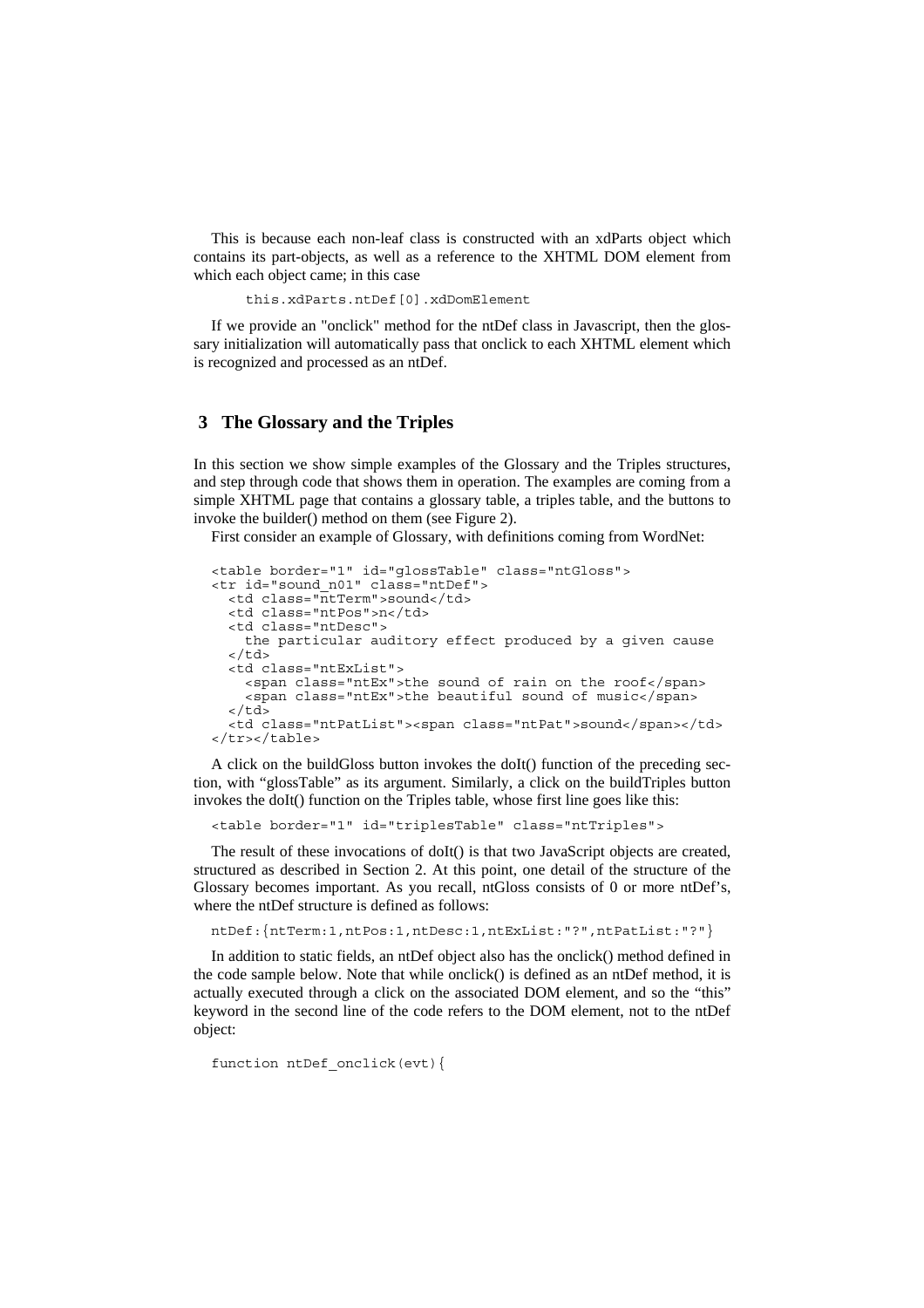```
 var ntDefId=this.getAttribute("id"); 
 var theGlossTable=top.builder.obs['glossTable']; 
 theGlossTable.selectedDef=ntDefId;
```
ntDef.prototype.onclick=ntDef\_onclick;

}

| GlossTriple.xhtml - Mozilla Firefox                                     |                                         |                   |                                                                         | $ \Box$ $\times$ |  |  |  |
|-------------------------------------------------------------------------|-----------------------------------------|-------------------|-------------------------------------------------------------------------|------------------|--|--|--|
| File<br>Edit<br>View<br>Go                                              | <b>Bookmarks</b>                        | Tools             | Help                                                                    |                  |  |  |  |
|                                                                         |                                         |                   | file:///c:/05b $\boxed{\mathbf{v}}$<br>$\circledcirc$ 60 $\circledcirc$ |                  |  |  |  |
|                                                                         |                                         |                   |                                                                         |                  |  |  |  |
| the particular auditory effect<br>sound  n<br>produced by a given cause |                                         |                   | the sound of rain on the roof<br>the beautiful sound of music.          | sound            |  |  |  |
| lmechanical vibration in an<br> sound  n <br>elastic medium             |                                         |                   | the sound of the falling tree<br>shook the empty forest                 | sound            |  |  |  |
|                                                                         |                                         |                   |                                                                         |                  |  |  |  |
| sound n01                                                               | subClass                                | perception n03    |                                                                         |                  |  |  |  |
| leaf n3                                                                 | subClass                                | section n4        |                                                                         |                  |  |  |  |
| section n4                                                              | subClass                                | part n4           |                                                                         |                  |  |  |  |
| part_n4                                                                 | lsubClass .                             | object_n1         |                                                                         |                  |  |  |  |
| object n1                                                               | subClass                                | physicalentity n1 |                                                                         |                  |  |  |  |
|                                                                         | physicalentity_n1 subClass<br>entity_n1 |                   |                                                                         |                  |  |  |  |
| JaneSmith n1                                                            | isA                                     | person_n1         |                                                                         |                  |  |  |  |
| person n1                                                               | subClass                                | organism n1       |                                                                         |                  |  |  |  |
| organism_n1                                                             | subClass                                | living Thing n1   |                                                                         |                  |  |  |  |
| livingThing n1                                                          | subClass                                | object n1         |                                                                         |                  |  |  |  |
| table_n1                                                                | subClass                                | furniture n1      |                                                                         |                  |  |  |  |
| JaneSmith n1                                                            | opens_v1  leaf_n3                       |                   |                                                                         |                  |  |  |  |
| buildGloss                                                              | buildTriples                            |                   |                                                                         | ▾                |  |  |  |
| Done                                                                    |                                         |                   |                                                                         |                  |  |  |  |

**Fig. 2.** Glossary and Triples pages

Since every line in the XHTML glossary table has the class attribute ntDef, they all acquire an onclick event handler that stores the clicked-upon definition in a JavaScript variable. This makes it available for further manipulation, as described in the next section.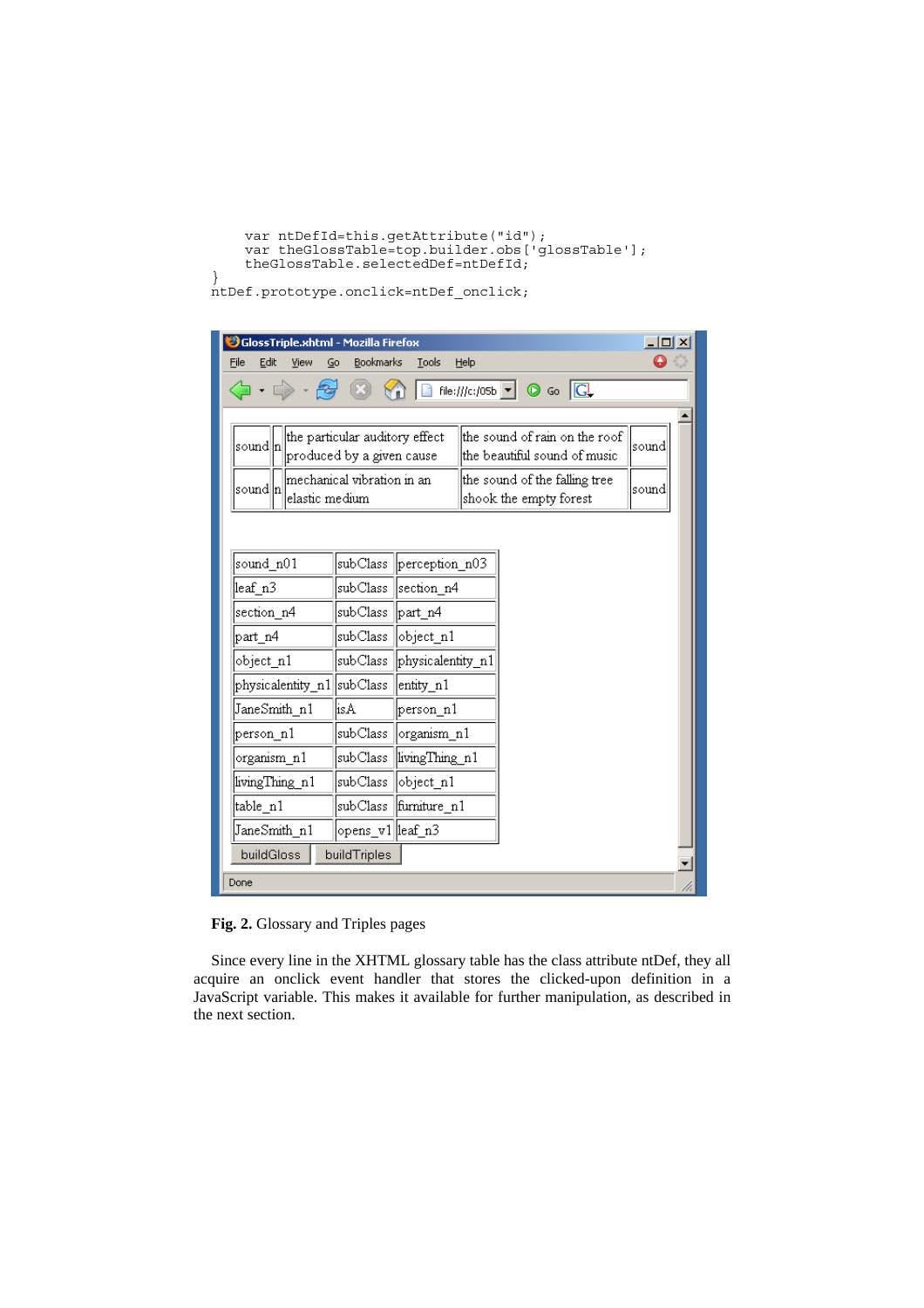## **4 Search through the Text**

In this section, we connect the Glossary and the Triples into a system that enables extended text search, augmented by triples and regular expressions. The text that is searched is a MannX script text divided into segments corresponding to video segments, so we are, in effect, searching through the video as well. (Every "hit" can be immediately replayed.) The current functionality is as follows: given a glossary entry (either selected directly by a click or resulting from a lookup), we can search the text for all MannX segments that contain the same term or any of its ancestors in the WordNet hierarchy of concepts. In other words, given a term T and a current segment S, the program will find the next segment containing T' such that T stands in the "itemIn" relationship to T', where itemIn is the reflexive transitive closure of isA and subclass:

```
x itemIn x. 
x itemIn z :- (x isA y | x subClass y) & y itemIn z.
```
For instance, if the term is "protocol" and the lexical item is "protocol\_n1," then the search will find all the instances of "protocol," "protocols" and "protocol stack" (if that phrase has an entry in the glossary, but it will also find all the instances of "HTTP" because the pattern "HTTP" is associated with the lexical item HTTP\_n1, and the triples table has a triple HTTP\_n1 isA protocol\_n1.

In order to achieve this functionality, we go through several processing steps, starting with the XHTML "script" of the video. (The word "script" is in quotes because it can be any text that has been broken into segments synchronized with segments of the video.) The script contains synchronization markup, such as <span class = "synch"> 869</span>, where 869 is the number of milliseconds from the beginning of the video, but this markup is irrelevant for our processing steps. The steps are as follows:

 Create a glossary structured as the ntGloss microformat. This is done interactively, utilizing WordNet.

Create an (additional) triples table structured as the ntTriples microformat.

Add markup to the script linking text words to glossary items.

These steps are all performed by code in alpha.js, invoked from alpha.xhtml. They are further detailed and illustrated with examples below.

#### **4.1 Creating a Glossary**

This is in itself a multi-step process, proceeding as follows:

**Step 1:** Convert text to an alphabetical list of words and phrases. This removes punctuation and numerals; identifies phrases using the patterns of capitalization: "Computer Science" or "Professor Tom Parks" become entries; breaks the text into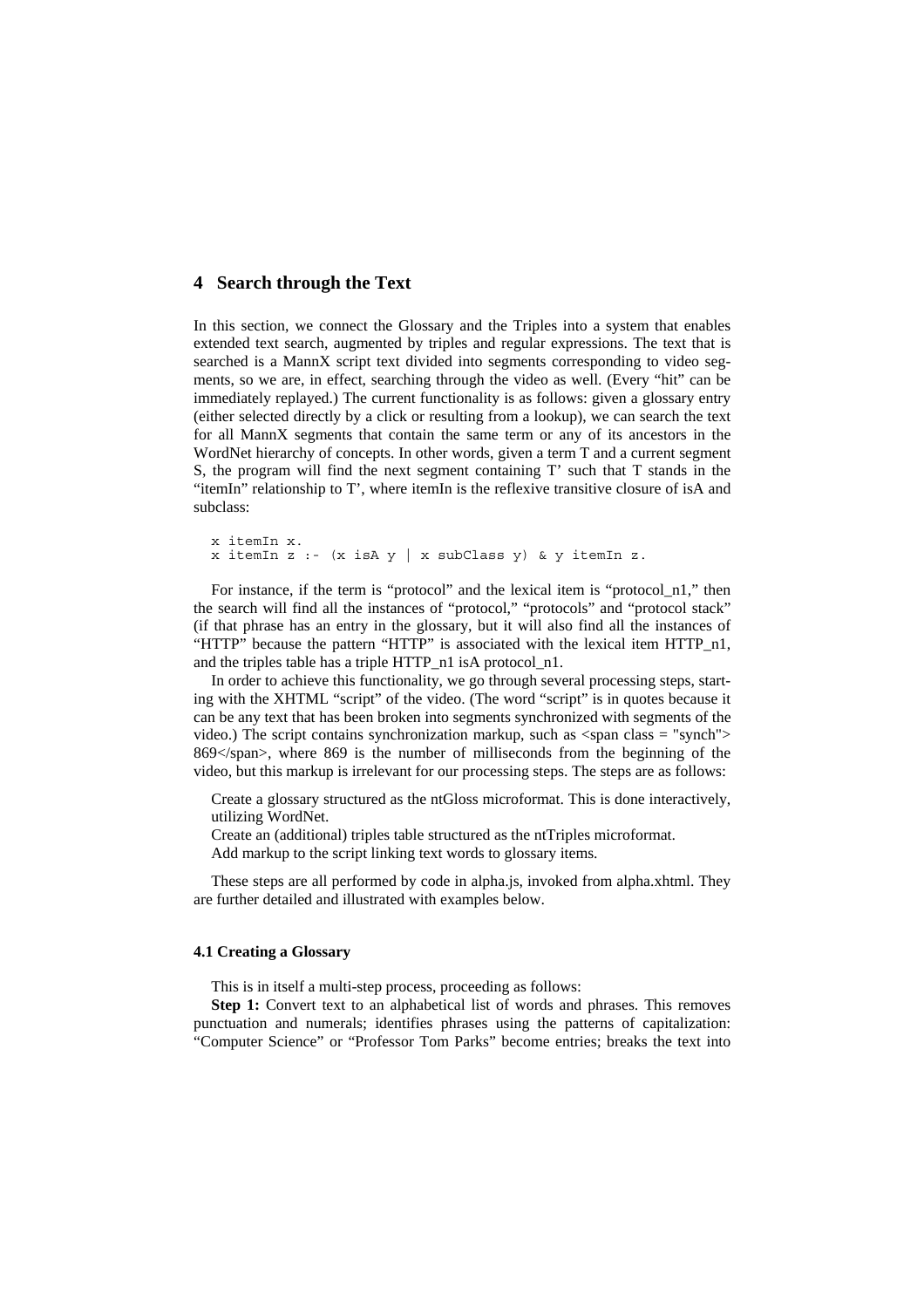words and phrases, and alphabetizes them. This code is run by clicking the wordsTo-List button.

**Step 2:** Convert the list of words and phrases into an HTML table structured as the ntGloss microformat. Also at this stage, N most common words are removed from the list, where N<=500. This code is run by clicking the listToTable button. The output of this step is placed into a text area for post-editing: additional items can be removed, items like 802.11 can be restored.

**Step 3:** Build the glossary object. In this step we fill in the cells of the table created in the preceding step with dictionary data. The code of this step is run by clicking the buildGloss button. This places the XHTML code of an ntGloss table into a scroll <div> element (with yellow background in the Figure below).

| $   \Box   \times  $<br>Dictionary Utility - Mozilla Firefox                           |       |                                                           |                 |  |  |  |             |              |   |  |
|----------------------------------------------------------------------------------------|-------|-----------------------------------------------------------|-----------------|--|--|--|-------------|--------------|---|--|
| <b>Bookmarks</b><br>Edit<br>File<br>View<br>Go                                         | Tools | Help                                                      |                 |  |  |  |             |              |   |  |
| <b>Dictionary Utility</b>                                                              |       | theScript.xhtml                                           | $\vert x \vert$ |  |  |  |             |              |   |  |
|                                                                                        |       |                                                           |                 |  |  |  |             |              |   |  |
| id:<br>Įn.                                                                             |       |                                                           |                 |  |  |  |             |              |   |  |
| del<br>upd<br>ins.                                                                     |       |                                                           |                 |  |  |  |             |              |   |  |
| wnDef                                                                                  |       |                                                           |                 |  |  |  |             |              |   |  |
|                                                                                        |       |                                                           |                 |  |  |  |             |              |   |  |
| application                                                                            | n     | application                                               |                 |  |  |  |             |              |   |  |
| architecture                                                                           | n     | architecture                                              |                 |  |  |  |             |              |   |  |
| Colgate University                                                                     |       | Colgate University                                        |                 |  |  |  |             |              |   |  |
|                                                                                        |       | Computer Science Department n Computer Science Department |                 |  |  |  |             |              |   |  |
| buildGloss #common words to skip: 500<br>$(-1)$ for<br>wordsToList<br>listToTable      |       |                                                           |                 |  |  |  |             |              |   |  |
| all). Delimiters: [0-9\n\r\t.;;#?<>+\[\]/!()\'\                                        |       |                                                           |                 |  |  |  |             |              |   |  |
| <tr class="ntDef" id="application n1"></tr>                                            |       |                                                           |                 |  |  |  |             |              |   |  |
|                                                                                        |       |                                                           |                 |  |  |  |             |              |   |  |
| <td class="ntTerm">application</td> <td class="ntPos">n</td> <td class<="" td=""></td> |       |                                                           |                 |  |  |  | application | n            |   |  |
| class='ntPat'>application                                                              |       |                                                           |                 |  |  |  |             |              |   |  |
|                                                                                        |       |                                                           |                 |  |  |  |             |              |   |  |
| <td class="ntTerm">architecture</td> <td class="ntPos">n</td> <td clas<="" td=""></td> |       |                                                           |                 |  |  |  |             | architecture | n |  |
| class='ntPat'>architecture                                                             |       |                                                           |                 |  |  |  |             |              |   |  |
|                                                                                        |       |                                                           |                 |  |  |  |             |              |   |  |
| Done<br>h,                                                                             |       |                                                           |                 |  |  |  |             |              |   |  |

**Fig. 3.** The alpha utility: creating the glossary

Recall that each row in the table has the "ntDef" class attribute and an XHTML id attribute yet to be filled. The cells of the row contain the required subparts of the ntDef class: an ntTerm which is the term itself, an ntPos which is the part of speech (defaults to noun), and an ntDesc which is the definition. The last cell is an ntPatList; it will contain the patterns to be used in identifying occurrences of this term in the script. In addition, each row has an onclick method, inherited from the XhtmlDecoder class. Clicking on a row results in sets of actions (see Figure 4). First, the one-row form for entry components is filled in with data: the Part of Speech is n (the default,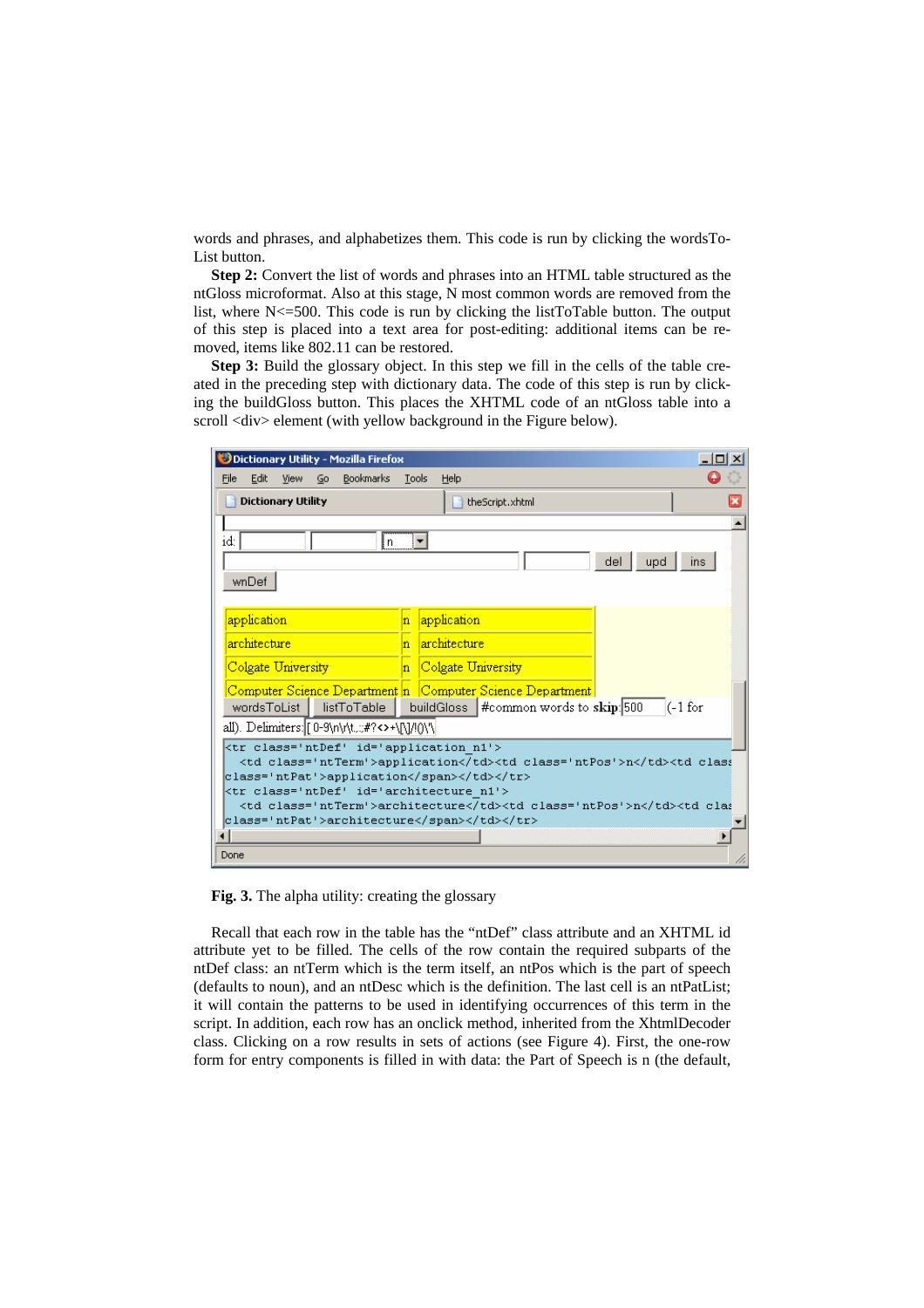accurate in this case, but changeable from a drop-down list); the id gets content\_n1; the term is content; and the pattern is the same as the term. Second, the i-frame above opens the WordNet website with the definition of "content" in it. At this point the user can delete the entry, or change the data as needed, and copy and paste the definition from WordNet. When finished with the entry, click the upd(ate) button and proceed to the next entry. At this point, the textarea containing the XHTML source of the emerging glossary is also updated and can be used to save our work for later continuation.

|                                                                                                                                                                                                                                                                                                                                                                                                                                                                                                                                                                    | <b>W</b> Dictionary Utility                                                            | theScript.xml                            |                  |  |  |  |  |  |  |
|--------------------------------------------------------------------------------------------------------------------------------------------------------------------------------------------------------------------------------------------------------------------------------------------------------------------------------------------------------------------------------------------------------------------------------------------------------------------------------------------------------------------------------------------------------------------|----------------------------------------------------------------------------------------|------------------------------------------|------------------|--|--|--|--|--|--|
|                                                                                                                                                                                                                                                                                                                                                                                                                                                                                                                                                                    | <b>WordNet Search - 2.1</b>                                                            |                                          |                  |  |  |  |  |  |  |
|                                                                                                                                                                                                                                                                                                                                                                                                                                                                                                                                                                    | Return to WordNet Home                                                                 |                                          |                  |  |  |  |  |  |  |
|                                                                                                                                                                                                                                                                                                                                                                                                                                                                                                                                                                    | <u> Glossary - Help</u><br>SEARCH DISPLAY OPTIONS: (Select option to change)<br>Change |                                          |                  |  |  |  |  |  |  |
|                                                                                                                                                                                                                                                                                                                                                                                                                                                                                                                                                                    | Enter a word to search for: content<br>Search WordNet                                  |                                          |                  |  |  |  |  |  |  |
|                                                                                                                                                                                                                                                                                                                                                                                                                                                                                                                                                                    | $KEY: "S." = Show Synset (semantic) relations, "W." = Show Word (lexical) relations$   |                                          |                  |  |  |  |  |  |  |
|                                                                                                                                                                                                                                                                                                                                                                                                                                                                                                                                                                    | Noun                                                                                   |                                          |                  |  |  |  |  |  |  |
| • $S_i(n)$ content#1 (everything that is included in a collection) "he emptied the conten.<br>were similar in content"<br>• $\leq$ (n) message#2, content#2, subject matter#1, substance#6 (what a communication<br>• S: (n) content#3 (the proportion of a substance that is contained in a mixture or alloy<br>• S: (n) capacity#3, content#4 (the amount that can be contained) "the gas tank has.<br>$\bullet$ S: (n) content#5, coonitive content#1, mental object#1 (the sum or range of what has<br>id: content_n1  <br>content<br>n<br>wnDef<br>upd<br>ins |                                                                                        |                                          |                  |  |  |  |  |  |  |
|                                                                                                                                                                                                                                                                                                                                                                                                                                                                                                                                                                    | architecture                                                                           | architecture                             |                  |  |  |  |  |  |  |
|                                                                                                                                                                                                                                                                                                                                                                                                                                                                                                                                                                    | Colgate University                                                                     | Colgate University                       |                  |  |  |  |  |  |  |
|                                                                                                                                                                                                                                                                                                                                                                                                                                                                                                                                                                    |                                                                                        |                                          |                  |  |  |  |  |  |  |
|                                                                                                                                                                                                                                                                                                                                                                                                                                                                                                                                                                    | n   content<br>content                                                                 |                                          |                  |  |  |  |  |  |  |
|                                                                                                                                                                                                                                                                                                                                                                                                                                                                                                                                                                    | wordsToList<br>listToTable                                                             | #common words to skip: 500<br>buildGloss | $(-1)$ for all). |  |  |  |  |  |  |



When the glossary is thus prepared, we proceed to the next stage of processing, which is creating the triples table. This can be semi-automated in the same point-andclick way: select a relationship from a drop-down list, then click on two id attributes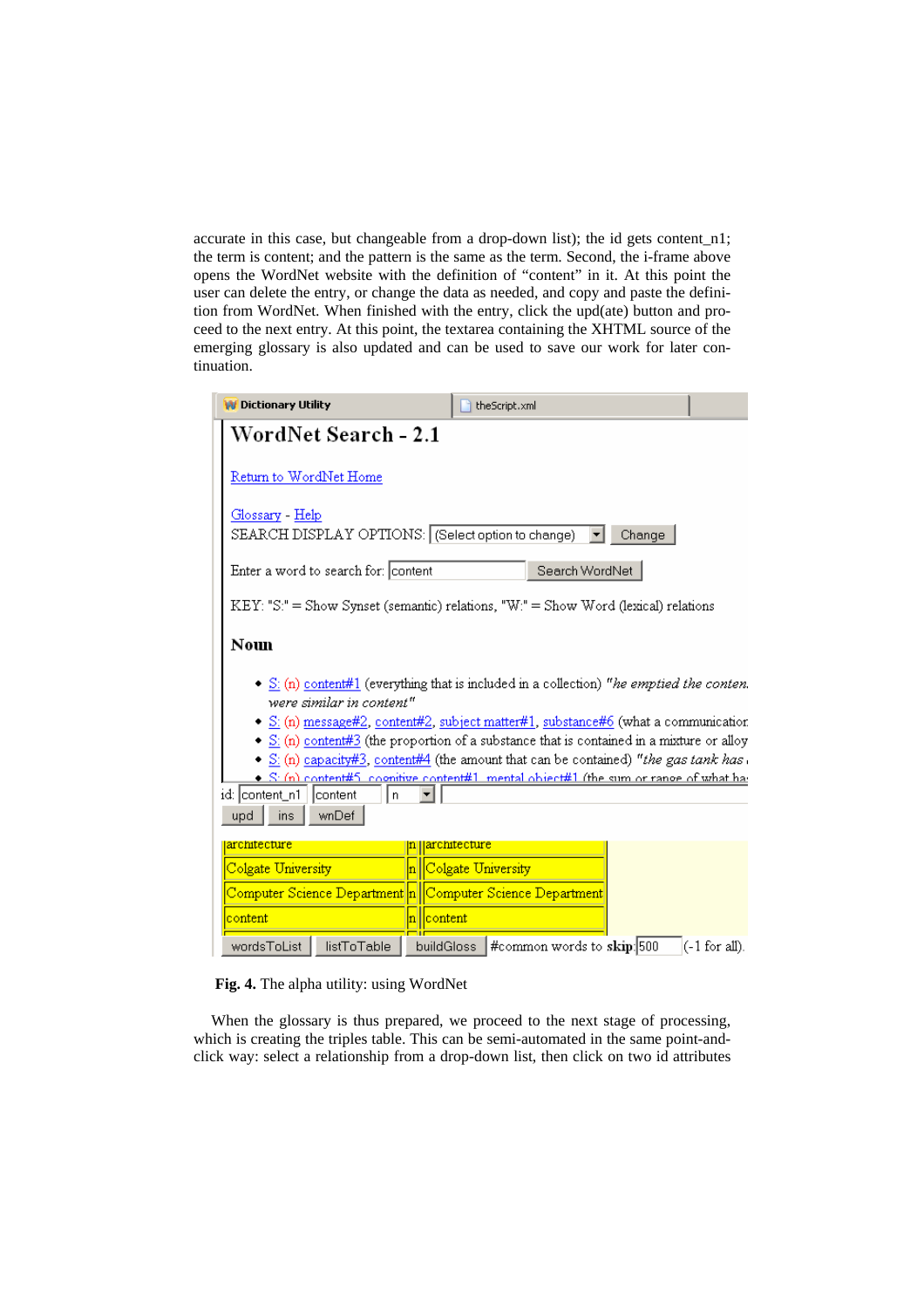in the glossary to select the first and third elements of the triple. In addition to a dropdown list of pre-selected relationships, they can also come from the glossary itself: the verb open\_v1 can be selected as relationship between Agent and Object. For the searches described in this paper, we only need the isA and subClass relationships, whcih we retrieve from the WordNet hierarchy.

#### **4.1 Marking up the Script**

The next stage is to add markup to the script linking text words to glossary items. To be fully automated, this task would require a complete syntactic and morphological analysis of the text. We do a semi-automated version based on regular expressions, with post-editing. Specifically, given a pattern string and a lexical item (both retrieved from the glossary), we find all segments that contain a word that matches the pattern, and we insert a no-text invisible  $\langle a \rangle$  link into those segments. The matching is case-insensitive prefix matching, which works pretty well for small English vocabularies.

To process the text, we copy and paste its XHTML source into the next and last text area of the alpha.xhtml page (with green background). Clicking on the "split" button results in <a> elements insterted next to lexical items that match glossary patterns, as shown in Figure 5, where the word "Computer" is now followed by the this code:

| $ \overline{\mathbf{v}} $<br>Dictionary Utility - Mozilla Firefox                                                                                                                                                                                                                                                                                                                                                                                                                                                                                                                                                                                                                                                             | $ \blacksquare$ |  |  |  |  |  |                      |                                 |                   |  |  |  |  |  |                      |                                                      |                                 |                                                                 |  |  |  |  |  |  |  |                                                                                                         |  |  |  |  |  |  |                |  |                                                                                                                             |  |       |  |                            |  |
|-------------------------------------------------------------------------------------------------------------------------------------------------------------------------------------------------------------------------------------------------------------------------------------------------------------------------------------------------------------------------------------------------------------------------------------------------------------------------------------------------------------------------------------------------------------------------------------------------------------------------------------------------------------------------------------------------------------------------------|-----------------|--|--|--|--|--|----------------------|---------------------------------|-------------------|--|--|--|--|--|----------------------|------------------------------------------------------|---------------------------------|-----------------------------------------------------------------|--|--|--|--|--|--|--|---------------------------------------------------------------------------------------------------------|--|--|--|--|--|--|----------------|--|-----------------------------------------------------------------------------------------------------------------------------|--|-------|--|----------------------------|--|
| View Go Bookmarks Tools Help<br>Edit<br>File                                                                                                                                                                                                                                                                                                                                                                                                                                                                                                                                                                                                                                                                                  |                 |  |  |  |  |  |                      |                                 |                   |  |  |  |  |  |                      |                                                      |                                 |                                                                 |  |  |  |  |  |  |  |                                                                                                         |  |  |  |  |  |  |                |  |                                                                                                                             |  |       |  |                            |  |
| avuai<br>possible                                                                                                                                                                                                                                                                                                                                                                                                                                                                                                                                                                                                                                                                                                             |                 |  |  |  |  |  |                      |                                 |                   |  |  |  |  |  |                      |                                                      |                                 |                                                                 |  |  |  |  |  |  |  |                                                                                                         |  |  |  |  |  |  |                |  |                                                                                                                             |  |       |  |                            |  |
| listToTable buildGloss #common words to skip: 500 (-1 for all). Delimiters: $[0.9\eta/\tau,\pi/300\eta/\tau]$<br>wordsToList                                                                                                                                                                                                                                                                                                                                                                                                                                                                                                                                                                                                  |                 |  |  |  |  |  |                      |                                 |                   |  |  |  |  |  |                      |                                                      |                                 |                                                                 |  |  |  |  |  |  |  |                                                                                                         |  |  |  |  |  |  |                |  |                                                                                                                             |  |       |  |                            |  |
| <tr class="ntDef" id="across_adv1"><td class="ntTerm">across</td><td< td=""></td<></tr> <tr><td colspan="7">class="ntPos"&gt;adv</td><td class="ntDesc">to the opposite side</td><td< td=""></td<></tr> <tr><td colspan="8">class="ntPatList"&gt;<span class="ntPat">across</span></td></tr>                                                                                                                                                                                                                                                                                                                                                                                                                                  |                 |  |  |  |  |  | across               | class="ntPos">adv               |                   |  |  |  |  |  | to the opposite side | class="ntPatList"> <span class="ntPat">across</span> |                                 |                                                                 |  |  |  |  |  |  |  |                                                                                                         |  |  |  |  |  |  |                |  |                                                                                                                             |  |       |  |                            |  |
| across                                                                                                                                                                                                                                                                                                                                                                                                                                                                                                                                                                                                                                                                                                                        |                 |  |  |  |  |  |                      |                                 |                   |  |  |  |  |  |                      |                                                      |                                 |                                                                 |  |  |  |  |  |  |  |                                                                                                         |  |  |  |  |  |  |                |  |                                                                                                                             |  |       |  |                            |  |
| class="ntPos">adv                                                                                                                                                                                                                                                                                                                                                                                                                                                                                                                                                                                                                                                                                                             |                 |  |  |  |  |  | to the opposite side |                                 |                   |  |  |  |  |  |                      |                                                      |                                 |                                                                 |  |  |  |  |  |  |  |                                                                                                         |  |  |  |  |  |  |                |  |                                                                                                                             |  |       |  |                            |  |
| class="ntPatList"> <span class="ntPat">across</span>                                                                                                                                                                                                                                                                                                                                                                                                                                                                                                                                                                                                                                                                          |                 |  |  |  |  |  |                      |                                 |                   |  |  |  |  |  |                      |                                                      |                                 |                                                                 |  |  |  |  |  |  |  |                                                                                                         |  |  |  |  |  |  |                |  |                                                                                                                             |  |       |  |                            |  |
| <tr class="ntDef" id="actual_adj1"><td class="ntTerm">actual</td><td< td=""></td<></tr> <tr><td colspan="8">class="ntPos"&gt;adi</td><td class="ntDesc">existing in fact and not merely</td></tr> <tr><td colspan="8"><p><span class="synch">0</span>I'm Professor Tom Parks from</p></td></tr> <tr><td colspan="7">the Computer<a href="theDict.html#computer_n1" target="theGlossary"></a> Science Department at Colgate</td></tr> <tr><td>University and</td><td></td></tr> <tr><td>I':m going<a href="theDict.html#go_v1" target="theGlossary"></a> to_give_a_talk_about_the_lavered<a< td=""><td></td></a<></td></tr> <tr><td>split</td><td></td></tr> <tr><td><math>\vert \cdot \vert</math><br/>111</td><td></td></tr> |                 |  |  |  |  |  |                      | actual                          | class="ntPos">adi |  |  |  |  |  |                      |                                                      | existing in fact and not merely | <p><span class="synch">0</span>I'm Professor Tom Parks from</p> |  |  |  |  |  |  |  | the Computer <a href="theDict.html#computer_n1" target="theGlossary"></a> Science Department at Colgate |  |  |  |  |  |  | University and |  | I':m going <a href="theDict.html#go_v1" target="theGlossary"></a> to_give_a_talk_about_the_lavered <a< td=""><td></td></a<> |  | split |  | $\vert \cdot \vert$<br>111 |  |
| actual                                                                                                                                                                                                                                                                                                                                                                                                                                                                                                                                                                                                                                                                                                                        |                 |  |  |  |  |  |                      |                                 |                   |  |  |  |  |  |                      |                                                      |                                 |                                                                 |  |  |  |  |  |  |  |                                                                                                         |  |  |  |  |  |  |                |  |                                                                                                                             |  |       |  |                            |  |
| class="ntPos">adi                                                                                                                                                                                                                                                                                                                                                                                                                                                                                                                                                                                                                                                                                                             |                 |  |  |  |  |  |                      | existing in fact and not merely |                   |  |  |  |  |  |                      |                                                      |                                 |                                                                 |  |  |  |  |  |  |  |                                                                                                         |  |  |  |  |  |  |                |  |                                                                                                                             |  |       |  |                            |  |
| <p><span class="synch">0</span>I'm Professor Tom Parks from</p>                                                                                                                                                                                                                                                                                                                                                                                                                                                                                                                                                                                                                                                               |                 |  |  |  |  |  |                      |                                 |                   |  |  |  |  |  |                      |                                                      |                                 |                                                                 |  |  |  |  |  |  |  |                                                                                                         |  |  |  |  |  |  |                |  |                                                                                                                             |  |       |  |                            |  |
| the Computer <a href="theDict.html#computer_n1" target="theGlossary"></a> Science Department at Colgate                                                                                                                                                                                                                                                                                                                                                                                                                                                                                                                                                                                                                       |                 |  |  |  |  |  |                      |                                 |                   |  |  |  |  |  |                      |                                                      |                                 |                                                                 |  |  |  |  |  |  |  |                                                                                                         |  |  |  |  |  |  |                |  |                                                                                                                             |  |       |  |                            |  |
| University and                                                                                                                                                                                                                                                                                                                                                                                                                                                                                                                                                                                                                                                                                                                |                 |  |  |  |  |  |                      |                                 |                   |  |  |  |  |  |                      |                                                      |                                 |                                                                 |  |  |  |  |  |  |  |                                                                                                         |  |  |  |  |  |  |                |  |                                                                                                                             |  |       |  |                            |  |
| I':m going <a href="theDict.html#go_v1" target="theGlossary"></a> to_give_a_talk_about_the_lavered <a< td=""><td></td></a<>                                                                                                                                                                                                                                                                                                                                                                                                                                                                                                                                                                                                   |                 |  |  |  |  |  |                      |                                 |                   |  |  |  |  |  |                      |                                                      |                                 |                                                                 |  |  |  |  |  |  |  |                                                                                                         |  |  |  |  |  |  |                |  |                                                                                                                             |  |       |  |                            |  |
| split                                                                                                                                                                                                                                                                                                                                                                                                                                                                                                                                                                                                                                                                                                                         |                 |  |  |  |  |  |                      |                                 |                   |  |  |  |  |  |                      |                                                      |                                 |                                                                 |  |  |  |  |  |  |  |                                                                                                         |  |  |  |  |  |  |                |  |                                                                                                                             |  |       |  |                            |  |
| $\vert \cdot \vert$<br>111                                                                                                                                                                                                                                                                                                                                                                                                                                                                                                                                                                                                                                                                                                    |                 |  |  |  |  |  |                      |                                 |                   |  |  |  |  |  |                      |                                                      |                                 |                                                                 |  |  |  |  |  |  |  |                                                                                                         |  |  |  |  |  |  |                |  |                                                                                                                             |  |       |  |                            |  |

<a target='theGlossary' href='theDict.html#computer\_n1'></a>

#### **Fig. 5.** Text-Glossary markup

This step also requires manual post-editing. Once it is complete, the search through the text that makes use of the relationships triples is enabled. The search utility will